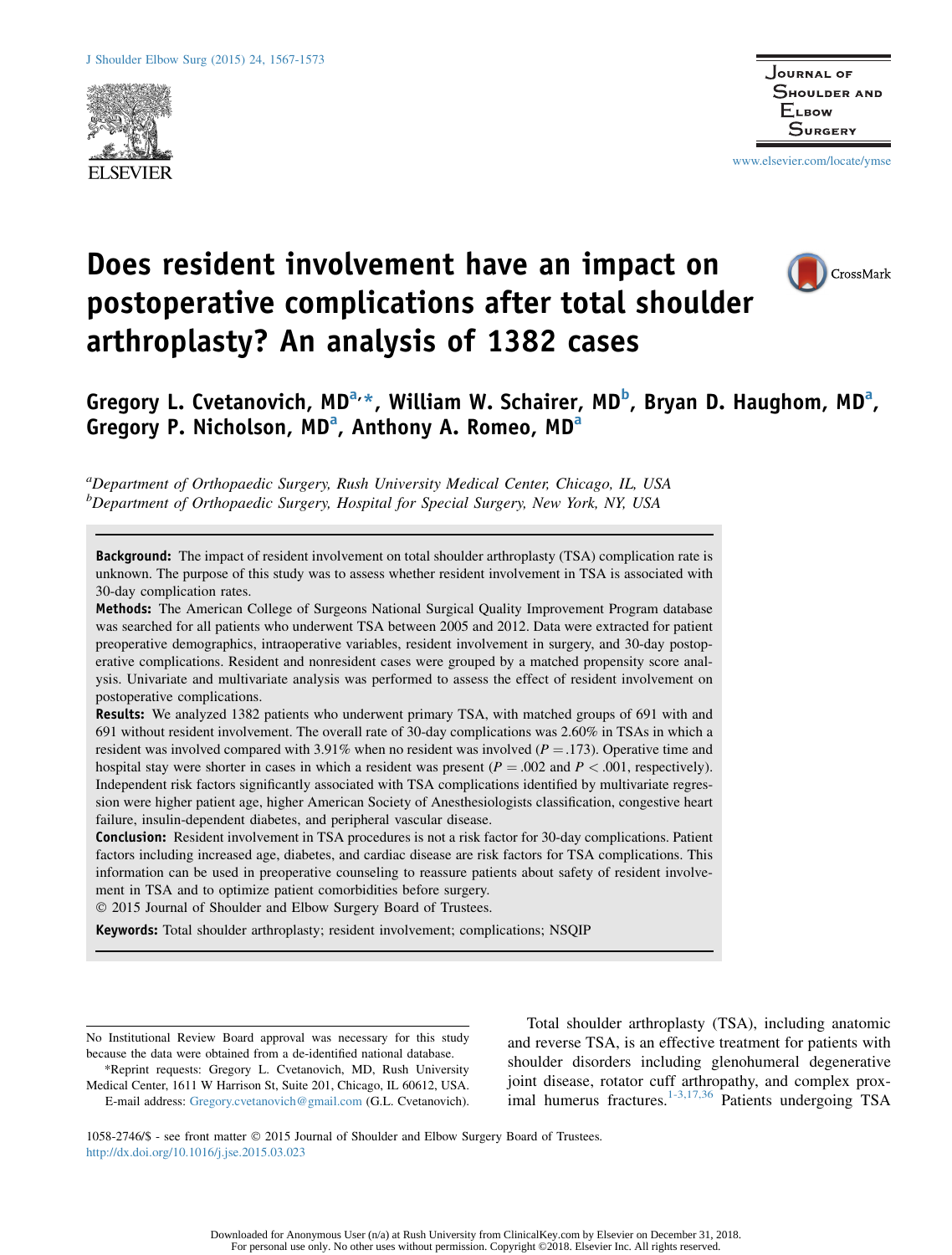experience high rates of functional improvement, pain relief, and improved overall physical well-being.  $9,16,26,30$  The number of TSA procedures performed in the United States has been dramatically increasing in recent years, and evidence has shown the procedure to be cost-effective.  $3,23-25$ Nevertheless, both early and long-term TSA complications remain a concern, with recent studies reporting 30-day to 90-day postoperative complication rates of 3.6% to 25%.<sup>8,10,11,28,31,33-35</sup>

Orthopedic residency training prepares residents to transition to independent practice through a system of graduated responsibility. This has led to concern that resident involvement in medical care and surgery in particular could adversely affect patient outcomes.<sup>12,21</sup> In addition, there is concern of the ''July effect,'' in which inexperience among residents who graduated to the next postgraduate year on July 1 would lead to poor patient care at this time of year. $6,7$  To date, there have been several analyses of the impact of resident involvement on rates of short-term complications after orthopedic surgery, with most data suggesting no difference in complication rates based on resident involvement in spine surgery and total hip and knee arthroplasty.4,18-20,27,29,37

Currently, there are no studies that evaluate the impact of resident involvement on TSA complication rates. Our primary objective was to determine the role of resident involvement in 30-day TSA complication rates using the American College of Surgeons National Surgical Quality Improvement Program (NSQIP) database. The null hypothesis was that there is no difference in TSA complication rates based on resident involvement, and the alternative hypothesis was that there is a difference in TSA complication rates based on resident involvement. Our secondary objective was to determine patient preoperative and operative risk factors independently associated with 30-day TSA complications in this large nationwide database.

# Materials and methods

#### Data source

The NSQIP database is prospectively collected by the American College of Surgeons, with current data from >400 hospitals (http://site.acsnsqip.org). Hospitals include public and private, academic and nonacademic institutions, of a range of sizes, from across the United States. Surgical clinical reviewers evaluate the patients' medical records to collect preoperative demographics, medical comorbidities, preoperative laboratory results, and intraoperative data including resident involvement. The surgical clinical reviewers prospectively follow the patients' medical records to document complications including morbidity broken down into subcategories, mortality, readmissions, and reoperations in the 30 day postoperative period. The NSQIP data have been shown to be more accurate than other databases reporting complications, databases generated from insurance claims, and traditional surgical mortality and morbidity conferences.<sup>13,15,22</sup> The NSQIP database has been successfully used to determine risk factors for complications in a variety of orthopedic surgical procedures.<sup>4,18-20,27,29,37</sup>

# Patient selection and data collection

The NSQIP database was searched to identify all patients who underwent primary TSA between 2005 and 2012. Patients were selected on the basis of Current Procedural Terminology (CPT) code 23472, which includes both anatomic and reverse TSA (''Arthroplasty, glenohumeral joint; total shoulder [glenoid and proximal humeral replacement (e.g., total shoulder)]''). Exclusion criteria included preoperative diagnoses of mechanical complications that may indicate a revision procedure and preoperative diagnoses of infection, malignant disease, or fracture. Patients undergoing TSA for fracture made up about 5% of the total cohort and were excluded because there are likely different outcomes expected after fracture than with an elective shoulder arthroplasty for osteoarthritis. In addition, patients were excluded when the presence or absence of surgical resident involvement in the TSA was not recorded or if the 2 distinct database indicators indicating resident involvement were discordant. The data collected were preoperative demographic, comorbidity, and laboratory data; operative variables including resident involvement, operative time, and transfusion rate; and 30-day postoperative complications. Surgical resident involvement data were extracted and analyzed in total and also stratified on the basis of postgraduate year (PGY) level of training (junior resident [PGY1-3], senior resident [PGY4-5], and fellow [PGY6 and above]). The specific outcomes identified in the 30-day postoperative period were surgical site infection, wound dehiscence, pneumonia, unplanned intubation, deep venous thrombosis, pulmonary embolism, ventilation >48 hours, renal insufficiency, acute renal failure, urinary tract infection, coma, stroke, peripheral neurologic deficit, cardiac arrest, myocardial infarction, sepsis, death, unplanned hospital readmission, and reoperation.

# Statistical analysis

To account for patient selection bias based on resident involvement that may occur in retrospective analyses of prospectively collected data, a propensity score matching algorithm was used to create 2 groups with similar characteristics, except for 1 with and 1 without resident involvement in the procedure.<sup>18-20</sup> A propensity score determines the conditional probability of a patient's having resident involvement in TSA based on preoperative variables including demographics, comorbidities, laboratory values, and American Society of Anesthesiologists (ASA) grade. Thus, patients with and without resident involvement but with similar preoperative characteristics, and thus similar propensity scores, are selected for inclusion. Propensity score analyses control for the potential effects of confounding and allow improved determination of causal effects in observational studies.<sup>5,14</sup> Of note, preoperative international normalized ratio and blood urea nitrogen level were excluded from propensity score matching because >20% of patients were missing these data.

Preoperative demographic, comorbidity, and laboratory variables were compared for resident-involved and non-residentinvolved cases by  $\chi^2$  test for categorical data and t test for continuous data. In the stratified analysis of resident level of training, a Fisher exact test was used instead of a  $\chi^2$  test because of small expected frequencies. Next, intraoperative (operative time and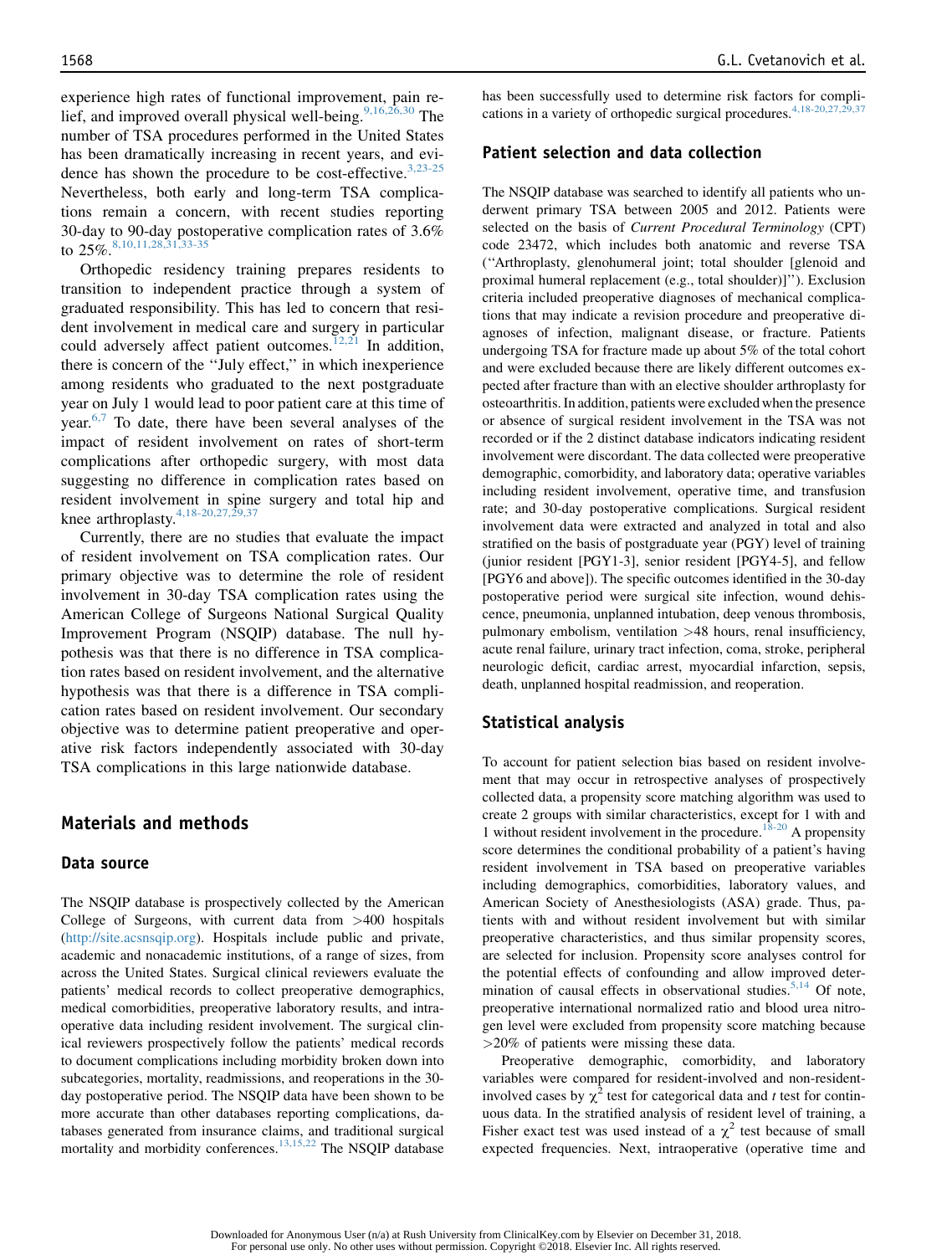transfusion requirement) and postoperative complications were compared in univariate analysis with  $\chi^2$  (categorical data) and t tests (continuous data). Finally, we performed a multivariable analysis using stepwise multiple regression with backward elimination, which initially included all variables from the univariate analysis with a P value  $< 1$  with iterative removal of variables from the final model until only those with a  $P$  value of  $\lt$  .05 remain.

Stata (version 12.1; StataCorp, College Station, TX, USA) was used for all statistical analysis, with significance determined with a P value  $<$  0.05. We chose not to apply Bonferroni correction for multiple comparisons to maintain high sensitivity for detecting differences between resident-involved and non-resident-involved TSA complication rates.

# Results

#### Patient demographics

A total of 4778 patients underwent TSA between 2005 and 2012. Initially, 50% of cases (2404) were excluded because resident involvement was not recorded in the database. Next, 228 patients were removed after exclusion criteria were applied. After propensity score matching removed 664 patients for missing variables, a total of 1382 patients were included in this study. There were 691 matched cases with and 691 cases without resident involvement. As a result of propensity score matching, all patient preoperative demographics did not differ significantly between resident-involved and non-resident involved TSA cases (Table I).

#### Complication rates based on resident involvement

A univariate model was used to determine unadjusted 30-day TSA complication rates based on resident involvement (Table II). The overall rate of 30-day complications was 45 of 1382 TSAs (3.26%). Overall complications were not associated with resident involvement, occurring in 18 of 691 cases (2.60%) in which a resident was involved compared with 27 of 691 (3.91%) when no resident was involved ( $P = .173$ ). Operative time and length of hospital stay were both significantly shorter in cases in which a resident was involved (respectively: 113.5 vs. 121.3 minutes,  $P = .002$ ; and 1.98 vs. 2.29 days,  $P < .001$ ).

# Level of training

TSA complications were further stratified by resident level of training (junior resident, senior resident, and fellow) (Fig. 1). Compared with 27 complications in 691 cases without resident involvement (3.91%), cases involving junior residents had 1 complication in 136 cases (0.74%), cases involving senior residents had 9 complications in 288 cases (3.13%), and cases involving fellows had 8 complications in 267 cases (3.00%). There was no significant difference in TSA complication rates based on resident level of training ( $P = .285$ ).

**Table I** Preoperative demographics, medical comorbidities, and preoperative laboratory values of total shoulder arthroplasty patients based on resident involvement

| Demographics                  | Resident | Resident    | $\overline{P}$ |
|-------------------------------|----------|-------------|----------------|
|                               | present  | not present | value          |
| Number                        | 691      | 691         |                |
| Age (years)                   | 69.85    | 69.92       | .888           |
| Female                        | 0.61     | 0.60        | .869           |
| ASA class                     | 2.48     | 2.48        | .887           |
| BMI                           | 30.66    | 30.71       | .878           |
| Race                          |          |             |                |
| White                         | 85.24%   | 86.69%      | .439           |
| <b>Black</b>                  | 3.76%    | 2.89%       | .370           |
| Asian                         | 0.14%    | 0.29%       | .571           |
| <b>Other</b>                  | 10.85%   | 10.13%      | .661           |
| Anesthesia, general           | 100.00%  | 100.00%     |                |
| CHF                           | 0.14%    | 0.14%       | 1.000          |
| MI                            | 0.14%    | 0.14%       | 1.000          |
| Prior cardiac surgery         | 7.24%    | 5.50%       | .187           |
| Percutaneous cardiac          | 7.81%    | 7.38%       | .761           |
| intervention                  |          |             |                |
| Angina                        | 0.58%    | 0.43%       | .706           |
| <b>COPD</b>                   | 4.49%    | 4.49%       | 1.000          |
| Alcohol abuse                 | 2.46%    | 2.75%       | .736           |
| Peripheral vascular disease   | 0.43%    | 0.29%       | .656           |
| CVA with deficits             | 1.74%    | 1.30%       | .511           |
| CVA no deficits               | 2.75%    | 1.88%       | .286           |
| Hemiplegia                    | 0.87%    | 0.43%       | .325           |
| Steroid use                   | 6.08%    | 4.05%       | .088           |
| Weight loss $(>10\%)$         | 0.14%    | 0.14%       | 1.000          |
| Bleeding disorder             | 3.62%    | 2.46%       | .213           |
| Recent operation              | 0.43%    | 0.29%       | .656           |
| Hypertension                  | 71.06%   | 70.62%      | .859           |
| TIA or CVA                    | 7.96%    | 6.08%       | .172           |
| Smoking                       | 8.83%    | 8.25%       | .700           |
| DM, noninsulin                | 12.59%   | 12.74%      | .936           |
| DM, insulin dependent         | 4.34%    | 4.05%       | .789           |
| Independent                   | 94.50%   | 94.93%      | .718           |
| Inpatient procedure           | 97.68%   | 97.97%      | .712           |
| Preoperative creatinine level | 0.93     | 0.93        | .719           |
| Preoperative albumin level    | 3.99     | 4.08        | .050           |
| Preoperative WBC count        | 6.96     | 6.98        | .882           |
| Preoperative Hct              | 40.08    | 40.20       | .618           |
| Preoperative platelet count   | 237.16   | 243.56      | .075           |

ASA, American Society of Anesthesiologists; BMI, body mass index; CHF, congestive heart failure; MI, myocardial infarction; COPD, chronic obstructive pulmonary disease; CVA, cerebrovascular accident; TIA, transient ischemic attack; DM, diabetes mellitus; WBC, white blood cell; Hct, hematocrit.

Propensity score matching model is shown in the P value column. Not listed in this table are patient demographic variables identified in no patients in either group: renal failure, dialysis, paraplegia, quadriplegia, chemotherapy, and metastatic cancer.

# Logistic regression model

Multivariate regression was performed to determine independent risk factors for TSA complications (Table III). In this model, resident involvement was not associated with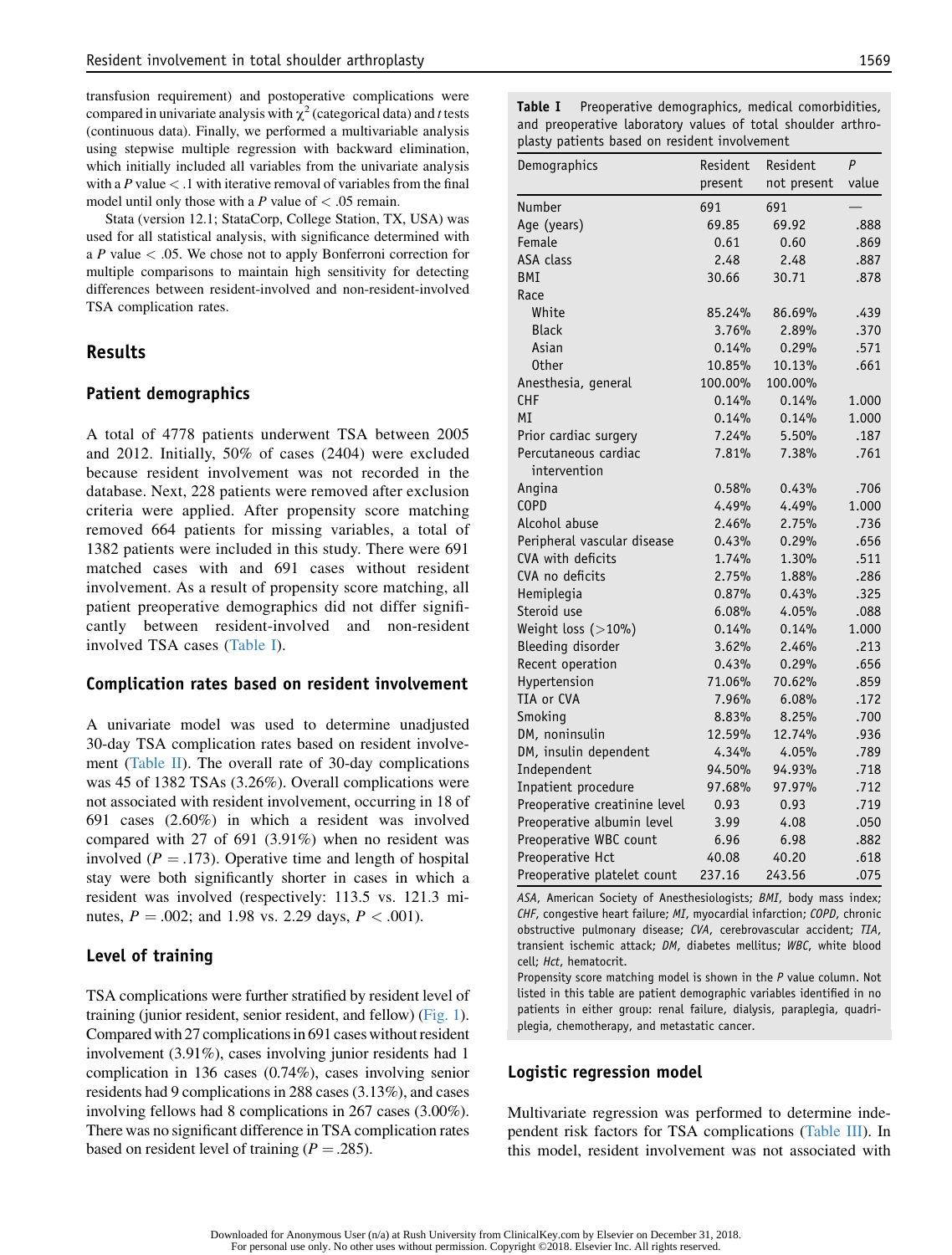| <b>Table II</b> Univariate analysis of total shoulder arthroplasty |
|--------------------------------------------------------------------|
| complication rates with and without resident involvement           |

|                              | Resident | Resident    | P value |
|------------------------------|----------|-------------|---------|
|                              | present  | not present |         |
| Operative time (minutes)     | 113.55   | 121.32      | .002    |
| Length of stay (days)        | 1.98     | 2.29        | < .001  |
| Time to OR (days)            | 0.02     | 0.01        | .908    |
| Transfusion                  | 4.49%    | 2.60%       | .062    |
| Death                        | 0.29%    | 0.00%       | .500    |
| Unplanned readmission        | 3.49%    | 4.00%       | .724    |
| Reoperation                  | 0.75%    | 1.67%       | .257    |
| Complication (all combined)  | 2.60%    | 3.91%       | .173    |
| Medical complication         | 2.32%    | 3.18%       | .324    |
| Surgical complication        | 0.43%    | 0.87%       | .506    |
| Complication, major systemic |          |             |         |
| Unplanned intubation         | 0.14%    | 0.00%       | 1.000   |
| PF                           | 0.14%    | 0.87%       | .124    |
| Acute renal failure          | 0.00%    | 0.00%       |         |
| Coma                         | 0.00%    | 0.00%       |         |
| Stroke                       | 0.29%    | 0.00%       | .500    |
| Cardiac arrest               | 0.14%    | 0.00%       | 1.000   |
| MT                           | 0.00%    | 0.00%       |         |
| Sepsis                       | 0.00%    | 0.29%       | .500    |
| Organ space infection        | 0.00%    | 0.00%       |         |
| Complications,               |          |             |         |
| minor systemic               |          |             |         |
| Pneumonia                    | 0.29%    | 0.58%       | .687    |
| <b>DVT</b>                   | 0.29%    | 0.58%       | .687    |
| Ventilated $>$ 48 hours      | 0.00%    | 0.00%       |         |
| Renal insufficiency          | 0.00%    | 0.00%       |         |
| UTI                          | 1.30%    | 1.16%       | .807    |
| Complications, major local   |          |             |         |
| Deep infection               | 0.00%    | 0.00%       |         |
| Peripheral neurologic        | 0.00%    | 0.00%       |         |
| deficit                      |          |             |         |
| Complications, minor local   |          |             |         |
| Superficial infection        | 0.00%    | 0.14%       | 1.000   |
| Wound dehiscence             | 0.14%    | 0.00%       | 1.000   |

OR, operating room; PE, pulmonary embolism; MI, myocardial infarction; DVT, deep venous thrombosis; UTI, urinary tract infection. Bold values indicate statistical significance (P<.05).

30-day complication rate after TSA (odds ratio, 0.64; confidence interval [0.34-1.19];  $P = .159$ ). Independent risk factors significantly associated with TSA complications identified by multivariate regression were higher patient age, higher ASA classification, congestive heart failure, insulin-dependent diabetes, and peripheral vascular disease.

# **Discussion**

TSA is an increasingly common procedure that results in excellent pain relief, functional outcomes, and quality of life for patients with debilitating shoulder disorders.<sup>3,9,16,23-</sup> <sup>26,30</sup> Reported TSA complication rates are relatively high, $8,10,11,28,31,33-35$  which has prompted interest in identifying the risk factors for TSA complications that could



**Figure 1** Thirty-day complication rates after primary total shoulder arthroplasty, stratified by resident training level into junior resident, senior resident, and fellow. There were no significant differences in complication rates based on resident involvement or resident training level.

|            | Table III Independent risk factors for total shoulder         |  |  |  |
|------------|---------------------------------------------------------------|--|--|--|
|            | arthroplasty complication identified by multivariate logistic |  |  |  |
| regression |                                                               |  |  |  |

|                                                                                                                           | Odds ratio [95% CI] | Adjusted<br>$P$ value |
|---------------------------------------------------------------------------------------------------------------------------|---------------------|-----------------------|
| Resident involvement*                                                                                                     | $0.64$ [0.34-1.19]  | .159                  |
| Age (per 10 years)                                                                                                        | 1.57 [1.09-2.27]    | .016                  |
| ASA class (per level)                                                                                                     | 1.86 [1.06-3.26]    | .030                  |
| History of CHF                                                                                                            | 26.27 [1.25-553.23] | .036                  |
| History of insulin-<br>dependent DM                                                                                       | 2.95 [1.11-7.79]    | .029                  |
| History of PVD                                                                                                            | 13.59 [1.93-95.97]  | .009                  |
| $CT = \text{rank}(A \cup B \cup C)$ is the set of $A \cap A = A \cup C \cup C$ is the set of $A \cup C$ is the set of $C$ |                     |                       |

CI, confidence interval; ASA, American Society of Anesthesiologists; CHF, congestive heart failure; DM, diabetes mellitus; PVD, peripheral vascular disease.

) Resident involvement was not a significant risk factor for TSA complication.

potentially be modified and incorporated into the preoperative decision-making process between surgeon and patient. This study uses the nationwide, high-quality NSQIP database from the American College of Surgeons to perform the first analysis of the role of resident involvement in TSA complications. We analyzed 1382 TSAs and found in both univariate and multivariate models that resident involvement in TSA does not significantly increase 30-day complication rates. In fact, cases in which residents were involved had a nonsignificant trend toward lower complication rates (2.60% vs. 3.91%;  $P = .173$ ) and significantly shorter operative time and hospital stay.

Although no study has addressed TSA, there have been a number of studies in the orthopedic literature analyzing complication rates based on resident surgical involvement, primarily in the hip and knee arthroplasty and spine arenas.<sup>4,18-20,27,29,37</sup> An analysis of 24,529 primary total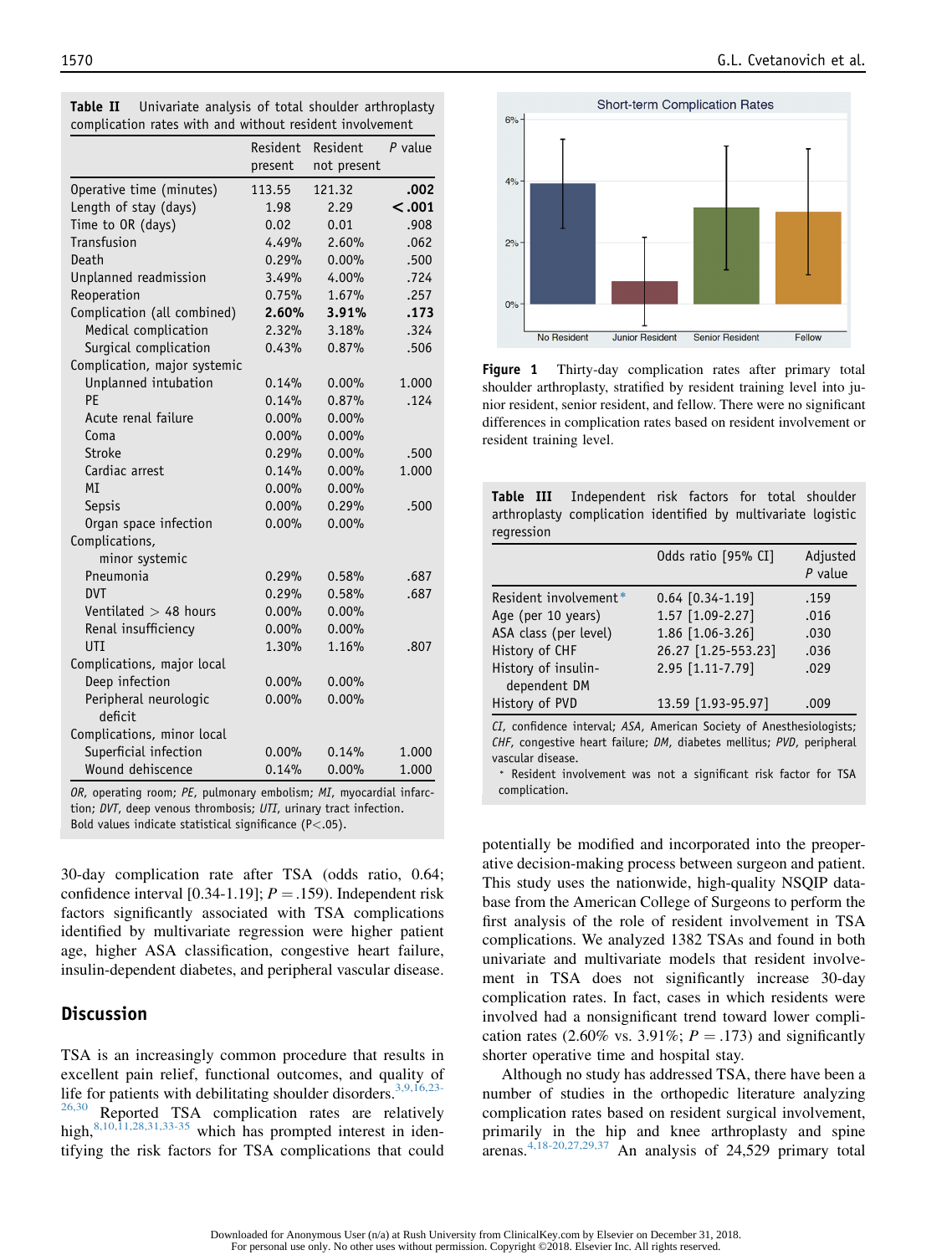knee arthroplasty (TKA) procedures from the NSQIP database found no increase in short-term complication rates based on resident involvement or level of training.<sup>19</sup> Similarly, an analysis of 13,109 primary total hip arthroplasty (THA) procedures used NSQIP data to show no increase in short-term complication rates based on resident involvement or level of training.<sup>20</sup> Single-institution studies in the spine and hip and knee arthroplasty literature have also shown no difference in complication rates based on resident involvement,  $4,37$  with 1 study finding a higher rate of acetabular malposition in resident-involved THA cases without increased dislocation rate.<sup>37</sup> Moreover, analyses of NSQIP complication rates at the beginning of the residency academic year in July vs. later in the year have been unable to demonstrate a July effect of higher complication rates based on resident inexperience soon after advancing to the next PGY in both the arthroplasty and spine literature.<sup>6,7</sup> Our findings regarding TSA are in agreement with the literature from the spine and THA and TKA specialties that there is no significant association of resident involvement with 30-day complication rate. In addition, our finding that resident level of training does not have an impact on TSA complication rate is in agreement with prior literature from other orthopedic procedures.

Several NSQIP studies have addressed the impact of resident involvement on 30-day complications of a heterogeneous combination of orthopedic procedures.<sup>18,29,32</sup> One study of all procedures in which orthopedics was the primary service found a decreased rate of complications based on resident involvement<sup>18</sup>; another study of numerous CPTs spanning primary and revision TKA and THA, arthroscopy, spine arthrodesis, and lower extremity fracture treatment found no association between resident involvement and complication rate<sup>29</sup>; and a third study of 12 common orthopedic CPT codes found that resident involvement was associated with higher complication rate.<sup>32</sup> The heterogeneity of included procedures between these studies and variable statistical methodology likely account for the divergent conclusions. For instance, the study reporting a higher complication rate with resident involvement likely did not perform adequate statistical control for selection bias with propensity score methodology, so its finding of an association of resident involvement and complication rate could be due to confounding variables rather than to causality.<sup>32</sup> Although these studies provide some valuable big-picture information, analysis of resident involvement across multiple procedures could cloud important differences between procedures. Therefore, our study addressed resident involvement in a more uniform procedure in primary TSA.

This study revealed that resident involvement significantly decreases operative time. This lies in contrast to the literature on resident involvement in TKA, THA, and studies combining multiple orthopedic procedures, which indicates that resident involvement significantly increases operative time.18-20,29 Moreover, we found that resident involvement tends to decrease length of hospital stay for TSA, which was not identified in studies of other orthopedic procedures that have tended to show no impact of resident involvement on length of stay or tendency to increase length of stay.<sup>18-20,29</sup> The reason for these discrepancies is unclear but could relate to shorter operative times and more efficient postoperative protocols by highvolume shoulder arthroplasty surgeons at academic institutions that more than counteract any tendency of resident involvement to increase operative time or length of hospital stay.

Our secondary aim was to use multivariate logistic regression to identify independent risk factors for TSA complications using the NSQIP database. We found the following independent risk factors: higher patient age, higher ASA classification, congestive heart failure, insulin-dependent diabetes, and peripheral vascular disease. Our results are generally similar to those of 2 studies to date that have used the NSQIP database to determine risk factors for TSA 30-day complications, although neither of these analyzed resident involvement.  $33,35$ Shields et al<sup>33</sup> compared TSA and hemiarthroplasty, finding no difference between the procedures in complication rates after controlling for patient factors. They did identify emergency case, pulmonary comorbidity, anemia with hematocrit  $<36\%$ , and wound class III or IV as independent factors increasing complication rate. Waterman et al<sup>35</sup> found that cardiac disease, increasing age, peripheral vascular disease, and operative time were risk factors for TSA complications.

Our study has multiple strengths, including the use of the NSQIP database, a large database with high-quality preoperative, intraoperative, and 30-day postoperative data on private, public, academic, and nonacademic hospitals of various sizes from across the United States.<sup>13,15,22</sup> To our knowledge, this is the largest database of short-term complications that includes data on resident involvement, and it has been validated in several studies of resident involvement in orthopedic procedures to date.  $6,7,18-20,29,32$  Furthermore, we used propensity score matching to address possible selection bias of patients for cases with resident involvement. Propensity score matching controls for the effects of potential confounding variables to allow improved determination of causal effects of resident involvement on TSA complication rate.<sup>5,14</sup> In addition, our study specifically addresses TSA rather than a heterogeneous set of orthopedic procedures, which allows more applicable data for providers and patients considering TSA.

# Limitations

Although it is uniquely suited to address the role of resident involvement in TSA rate of complications, the NSQIP database does have several limitations. First, data are provided only for specific complications in the 30-day

Downloaded for Anonymous User (n/a) at Rush University from ClinicalKey.com by Elsevier on December 31, 2018. For personal use only. No other uses without permission. Copyright ©2018. Elsevier Inc. All rights reserved.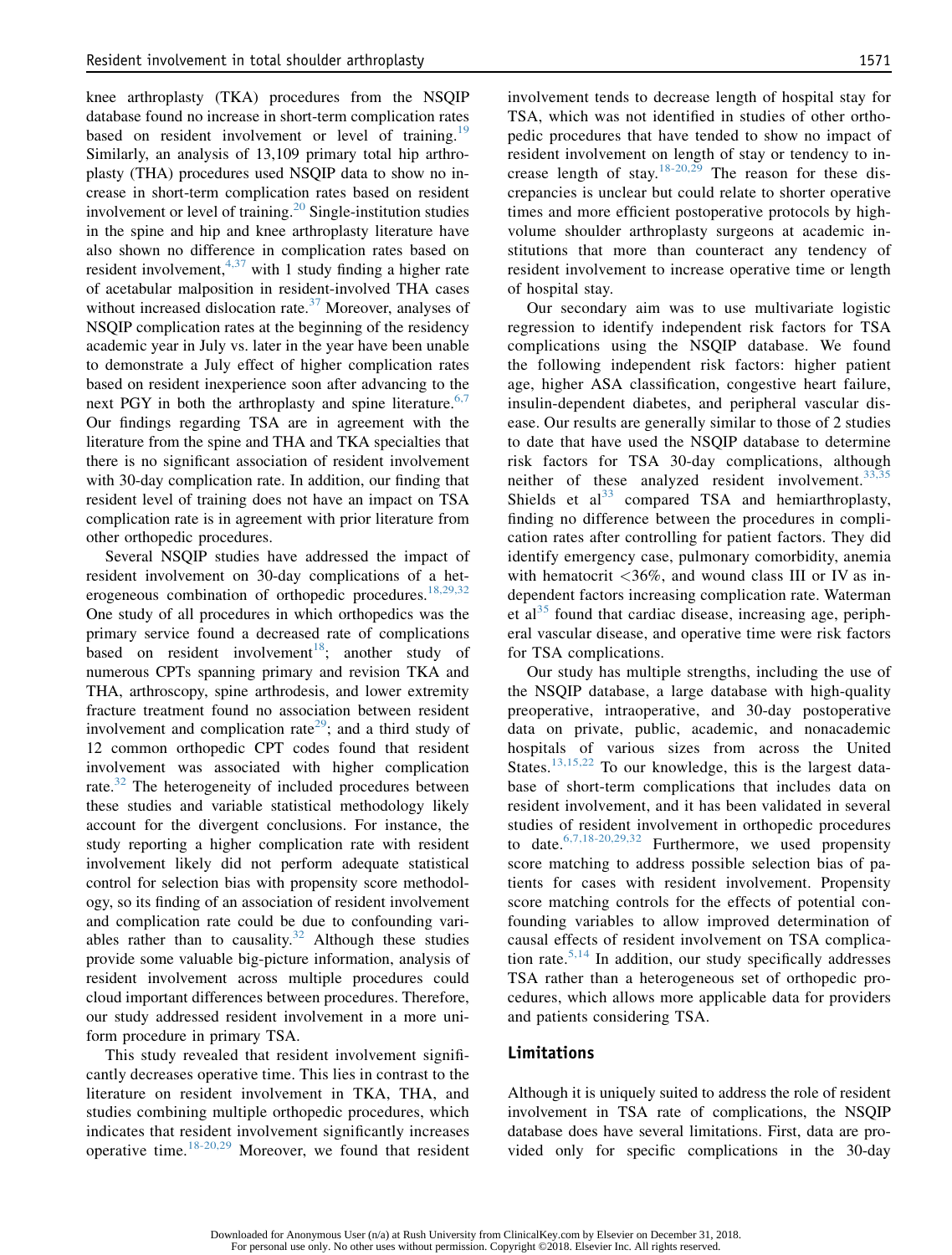postoperative period, which precludes analysis of longer term complications or impact of resident involvement on functional outcome after TSA. Second, although the NSQIP database indicates whether a surgical resident was involved in the operating room, there are no data on degree of involvement in the operating room and no data on resident involvement in anesthesiology and preoperative or postoperative patient care. Moreover, many TSA cases had to be excluded because of lack of data on resident involvement, which is a limitation inherent to the NSQIP database but could introduce bias. In addition, until recently, current CPT coding does not allow determination of differences in complication rates between anatomic TSA and reverse TSA. Although we performed propensity score matching to control for as many confounding variables as the NSQIP database allowed, other uncontrolled confounders could exist. For instance, experience and volume of the attending surgeon with TSA could not be taken into account, which is relevant as residents may be more likely to be involved in cases with higher volume TSA surgeons at academic centers who may have lower complication rates and shorter operative times. Similarly, the NSQIP database does not include technical TSA variables that determine the complexity of the TSA case, such as need for bone graft, glenoid version, and status of the rotator cuff. Finally, although the NSQIP is, to our knowledge, the largest database available to assess resident involvement in TSA, the finding that resident involvement does not have an impact on TSA complication rate could represent a type II error if our large sample size of 1382 is underpowered. A post hoc power analysis for rate of overall complications based on resident involvement revealed power of 0.231. In an attempt to increase our sensitivity for finding an association of resident involvement and TSA complications, we avoided use of the Bonferroni correction for multiple hypothesis testing. Therefore, it is likely that if there is truly an association between resident involvement and TSA complication rate, the effect size is small.

# Conclusion

Resident involvement in TSA procedures is not a risk factor for 30-day complications. Patient factors including increased age, diabetes, and cardiac disease are risk factors for TSA complications. This information can be used in preoperative counseling to reassure patients about safety of resident involvement in TSA and to optimize patient comorbidities before surgery.

# Disclaimer

The authors, their immediate families, and any research foundation with which they are affiliated have not received any financial payments or other benefits from any commercial entity related to the subject of this article.

# References

- 1. Acevedo DC, Mann T, Abboud JA, Getz C, Baumhauer JF, Voloshin I. Reverse total shoulder arthroplasty for the treatment of proximal humeral fractures: patterns of use among newly trained orthopedic surgeons. J Shoulder Elbow Surg 2014;23:1363-7. http://dx.doi.org/10. 1016/j.jse.2014.01.005
- 2. Acevedo DC, VanBeek C, Lazarus MD, Williams GR, Abboud JA. Reverse shoulder arthroplasty for proximal humeral fractures: update on indications, technique, and results. J Shoulder Elbow Surg 2014;23: 279-89. http://dx.doi.org/10.1016/j.jse.2013.10.003
- 3. Adams JE, Sperling JW, Hoskin TL, Melton LJ, Cofield RH. Shoulder arthroplasty in Olmsted County, Minnesota, 1976-2000: a populationbased study. J Shoulder Elbow Surg 2006;15:50-5. http://dx.doi.org/ 10.1016/j.jse.2005.04.009
- 4. Auerbach JD, Lonner BS, Antonacci MD, Kean KE. Perioperative outcomes and complications related to teaching residents and fellows in scoliosis surgery. Spine 2008;33:1113-8. http://dx.doi.org/10.1097/ BRS.0b013e31816f69cf
- 5. Austin PC. An introduction to propensity score methods for reducing the effects of confounding in observational studies. Multivariate Behav Res 2011;46:399-424. http://dx.doi.org/10.1080/00273171.2011. 568786
- 6. Bohl DD, Fu MC, Golinvaux NS, Basques BA, Gruskay JA, Grauer JN. The ''July effect'' in primary total hip and knee arthroplasty: analysis of 21,434 cases from the ACS-NSQIP database. J Arthroplasty 2014;29: 1332-8. http://dx.doi.org/10.1016/j.arth.2014.02.008
- 7. Bohl DD, Fu MC, Gruskay JA, Basques BA, Golinvaux NS, Grauer JN. ''July effect'' in elective spine surgery: analysis of the American College of Surgeons National Surgical Quality Improvement Program database. Spine 2014;39:603-11. http://dx.doi.org/10. 1097/BRS.0000000000000196
- 8. Bohsali KI, Wirth MA, Rockwood CA. Complications of total shoulder arthroplasty. J Bone Joint Surg Am 2006;88:2279-92. http:// dx.doi.org/10.2106/JBJS.F.00125
- 9. Carter MJ, Mikuls TR, Nayak S, Fehringer EV, Michaud K. Impact of total shoulder arthroplasty on generic and shoulder-specific healthrelated quality-of-life measures: a systematic literature review and meta-analysis. J Bone Joint Surg Am 2012;94:e127. http://dx.doi.org/ 10.2106/JBJS.K.00204
- 10. Chalmers PN, Gupta AK, Rahman Z, Bruce B, Romeo AA, Nicholson GP. Predictors of early complications of total shoulder arthroplasty. J Arthroplasty 2014;29:856-60. http://dx.doi.org/10.1016/ j.arth.2013.07.002
- 11. Cheung E, Willis M, Walker M, Clark R, Frankle MA. Complications in reverse total shoulder arthroplasty. J Am Acad Orthop Surg 2011; 19:439-49.
- 12. Chiong W. Justifying patient risks associated with medical education. JAMA 2007;298:1046-8. http://dx.doi.org/10.1001/jama.298.9.1046
- 13. Cima RR, Lackore KA, Nehring SA, Cassivi SD, Donohue JH, Deschamps C, et al. How best to measure surgical quality? Comparison of the Agency for Healthcare Research and Quality Patient Safety Indicators (AHRQ-PSI) and the American College of Surgeons National Surgical Quality Improvement Program (ACS-NSQIP) postoperative adverse events at a single institution. Surgery 2011;150: 943-9. http://dx.doi.org/10.1016/j.surg.2011.06.020
- 14. D'Agostino RB. Propensity score methods for bias reduction in the comparison of a treatment to a non-randomized control group. Stat Med 1998;17:2265-81.